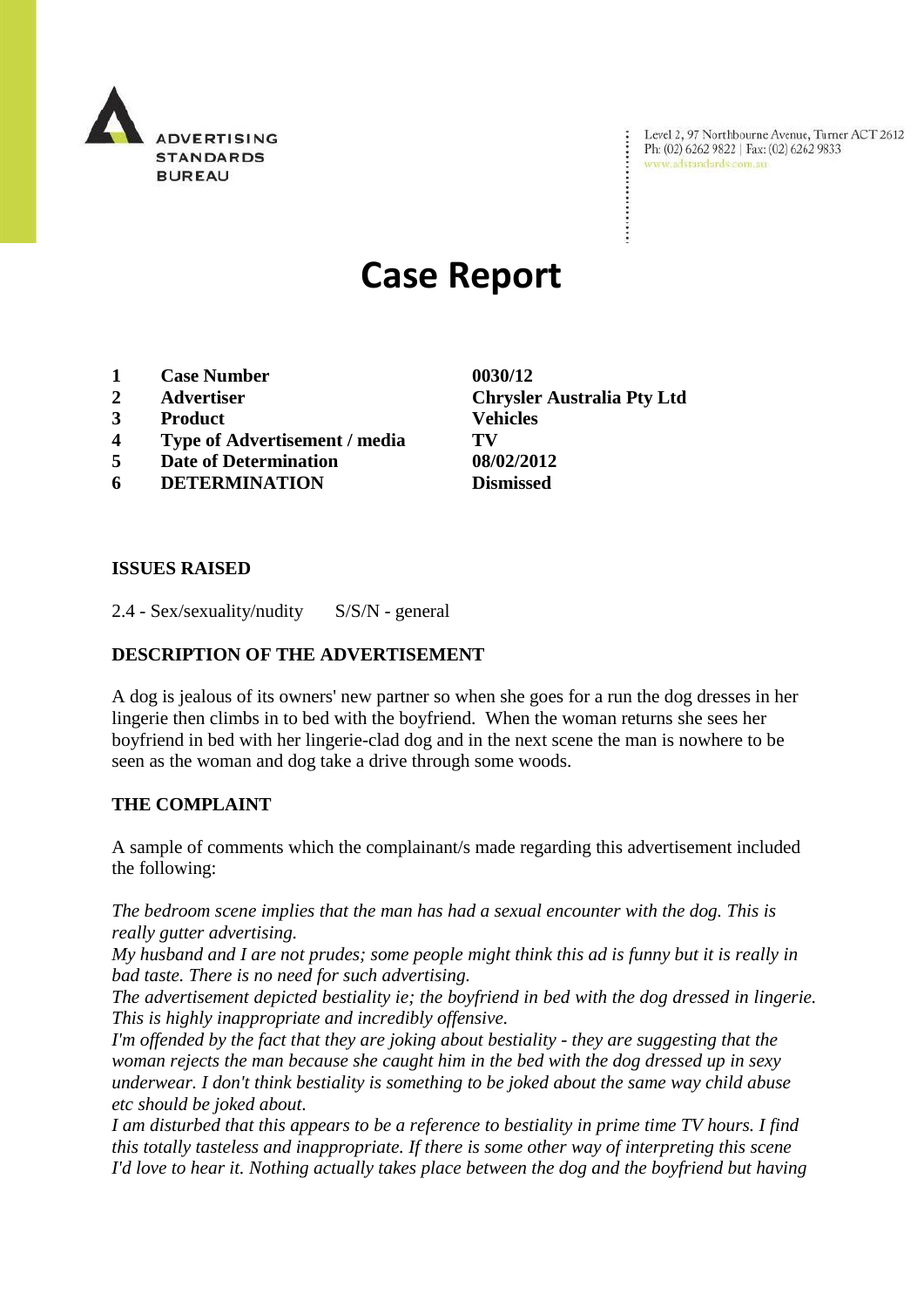*to explain to a young person why the dog is dressed in her red corset and why she then gets rid of the boyfriend is something which should not happen as a result of watching a show as harmless as Antiques Roadshow. Show this ad after 9.30 (or not at all) not during dinner time!*

### **THE ADVERTISER'S RESPONSE**

Comments which the advertiser made in response to the complainant/s regarding this advertisement include the following:

*No response received from advertiser.*

## **THE DETERMINATION**

The Advertising Standards Board ("Board") considered whether this advertisement breaches Section 2 of the Advertiser Code of Ethics (the "Code").

The Board noted the complainants' concerns that the advertisement suggests a man has had a sexual encounter with a dog.

The Board viewed the advertisement and noted the absence of a response from the advertiser.

The Board considered whether the advertisement was in breach of Section 2.4 of the Code. Section 2.4 of the Code states: "Advertising or Marketing Communications shall treat sex, sexuality and nudity with sensitivity to the relevant audience".

The Board noted that the advertisement features a woman's dog, jealous of her new partner, dressing itself in lingerie and climbing in to bed with the man.

The Board noted the complainants' concerns that the advertisement is suggestive of bestiality and considered that whilst the woman in the advertisement just sees her lingerie-clad dog in bed with her partner, the viewers have seen the dog dress itself and are aware that the situation has been contrived by the dog without the man's knowledge.

The Board considered that the woman's interpretation of why the dog is dressed in lingerie and in bed with her partner is not clear cut and that whilst one interpretation, shared by the complainants, is of sexual activity, another interpretation could be that she is annoyed that the man has dressed the dog in her lingerie.